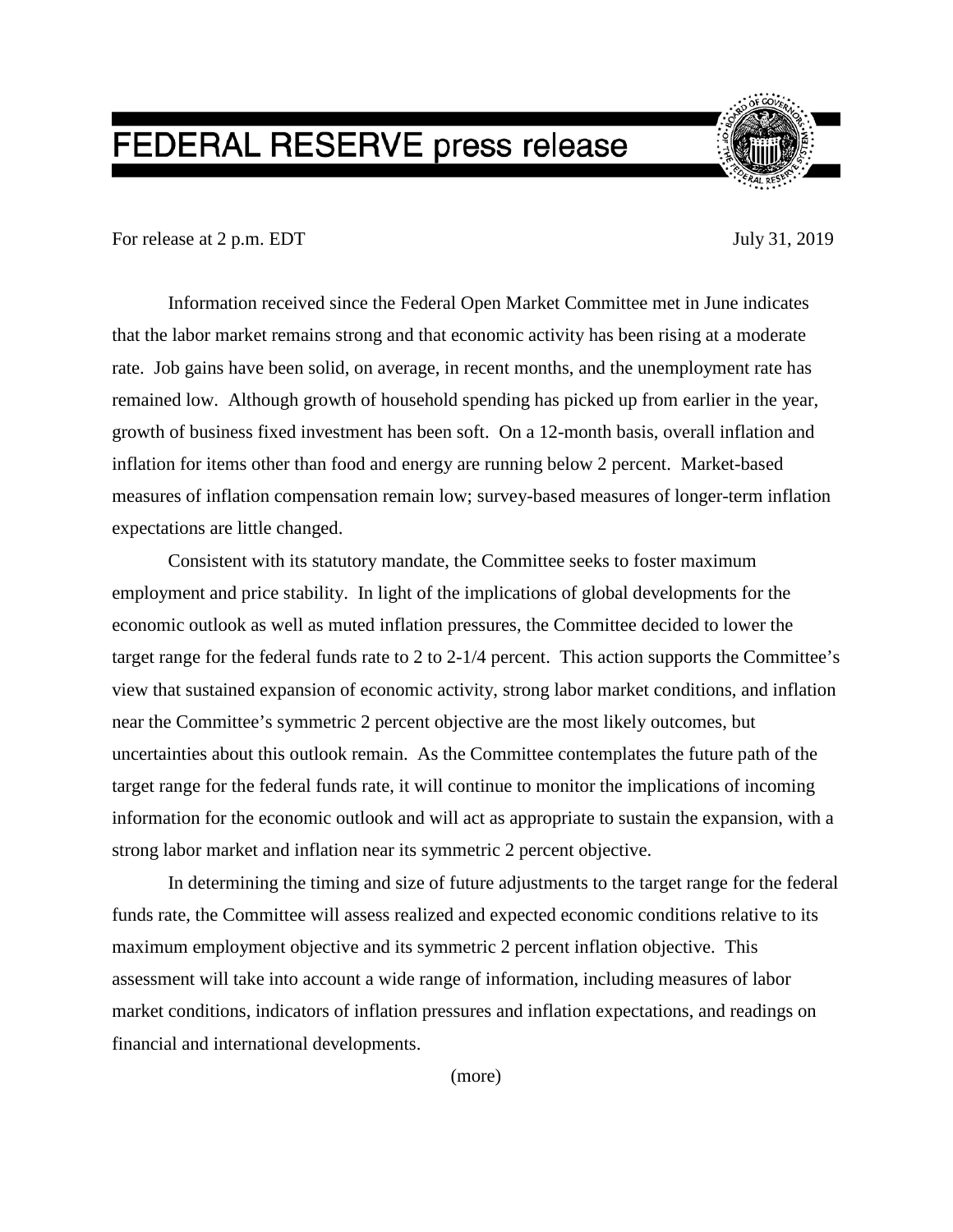The Committee will conclude the reduction of its aggregate securities holdings in the System Open Market Account in August, two months earlier than previously indicated.

Voting for the monetary policy action were Jerome H. Powell, Chair; John C. Williams, Vice Chair; Michelle W. Bowman; Lael Brainard; James Bullard; Richard H. Clarida; Charles L. Evans; and Randal K. Quarles. Voting against the action were Esther L. George and Eric S. Rosengren, who preferred at this meeting to maintain the target range for the federal funds rate at 2-1/4 to 2-1/2 percent.

- 0 -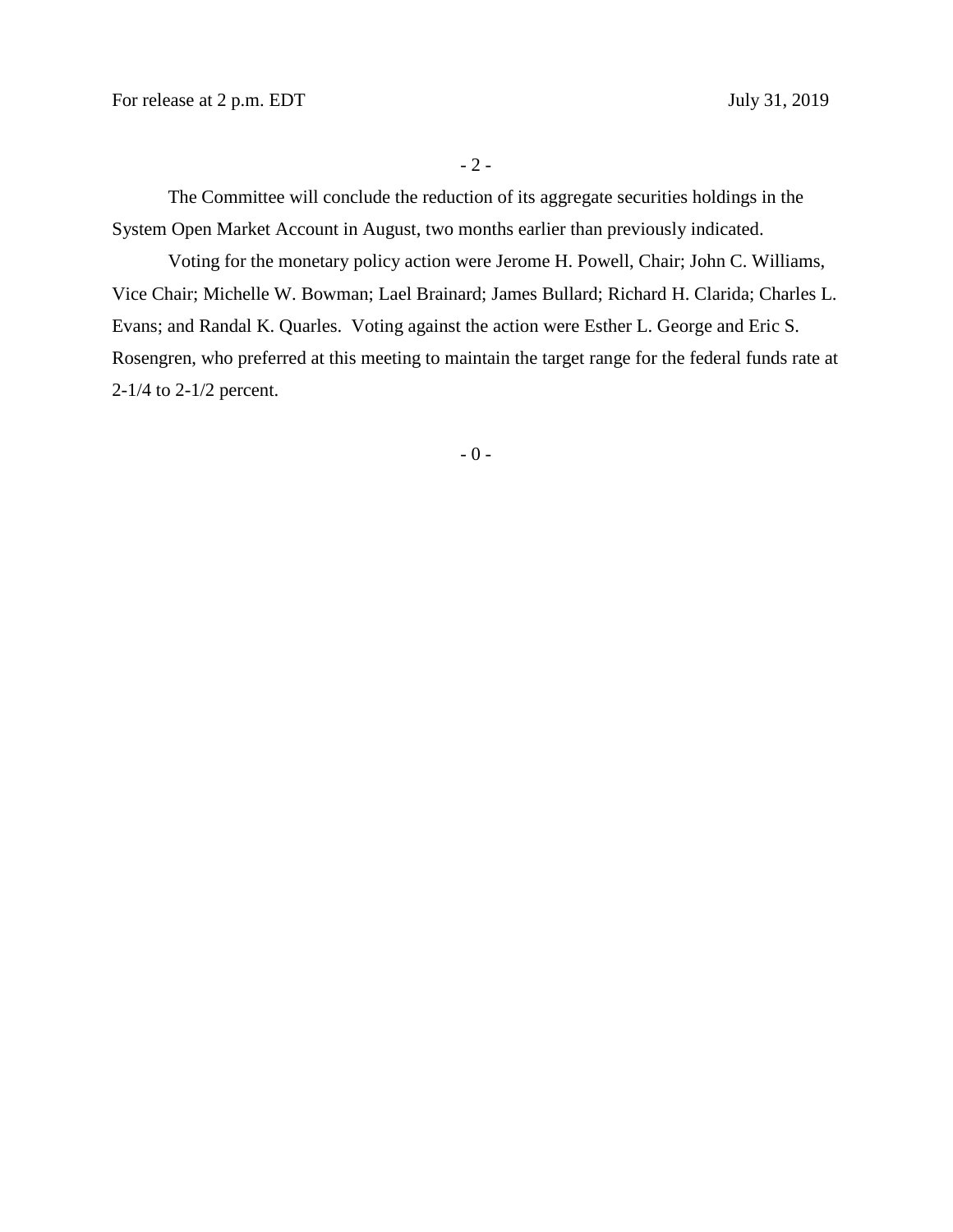## **Decisions Regarding Monetary Policy Implementation**

The Federal Reserve has made the following decisions to implement the monetary policy stance announced by the Federal Open Market Committee in its statement on July 31, 2019:

- The Board of Governors of the Federal Reserve System voted unanimously to lower the interest rate paid on required and excess reserve balances to 2.10 percent, effective August 1, 2019.
- As part of its policy decision, the Federal Open Market Committee voted to authorize and direct the Open Market Desk at the Federal Reserve Bank of New York, until instructed otherwise, to execute transactions in the System Open Market Account in accordance with the following domestic policy directive:

"Effective August 1, 2019, the Federal Open Market Committee directs the Desk to undertake open market operations as necessary to maintain the federal funds rate in a target range of 2 to 2-1/4 percent, including overnight reverse repurchase operations (and reverse repurchase operations with maturities of more than one day when necessary to accommodate weekend, holiday, or similar trading conventions) at an offering rate of 2.00 percent, in amounts limited only by the value of Treasury securities held outright in the System Open Market Account that are available for such operations and by a per-counterparty limit of \$30 billion per day.

Effective August 1, 2019, the Committee directs the Desk to roll over at auction all principal payments from the Federal Reserve's holdings of Treasury securities and to reinvest all principal payments from the Federal Reserve's holdings of agency debt and agency mortgage-backed securities received during each calendar month. Principal payments from agency debt and agency mortgagebacked securities up to \$20 billion per month will be reinvested in Treasury securities to roughly match the maturity composition of Treasury securities outstanding; principal payments in excess of \$20 billion per month will continue to be reinvested in agency mortgage-backed securities. Small deviations from these amounts for operational reasons are acceptable.

The Committee also directs the Desk to engage in dollar roll and coupon swap transactions as necessary to facilitate settlement of the Federal Reserve's agency mortgage-backed securities transactions."

(more)